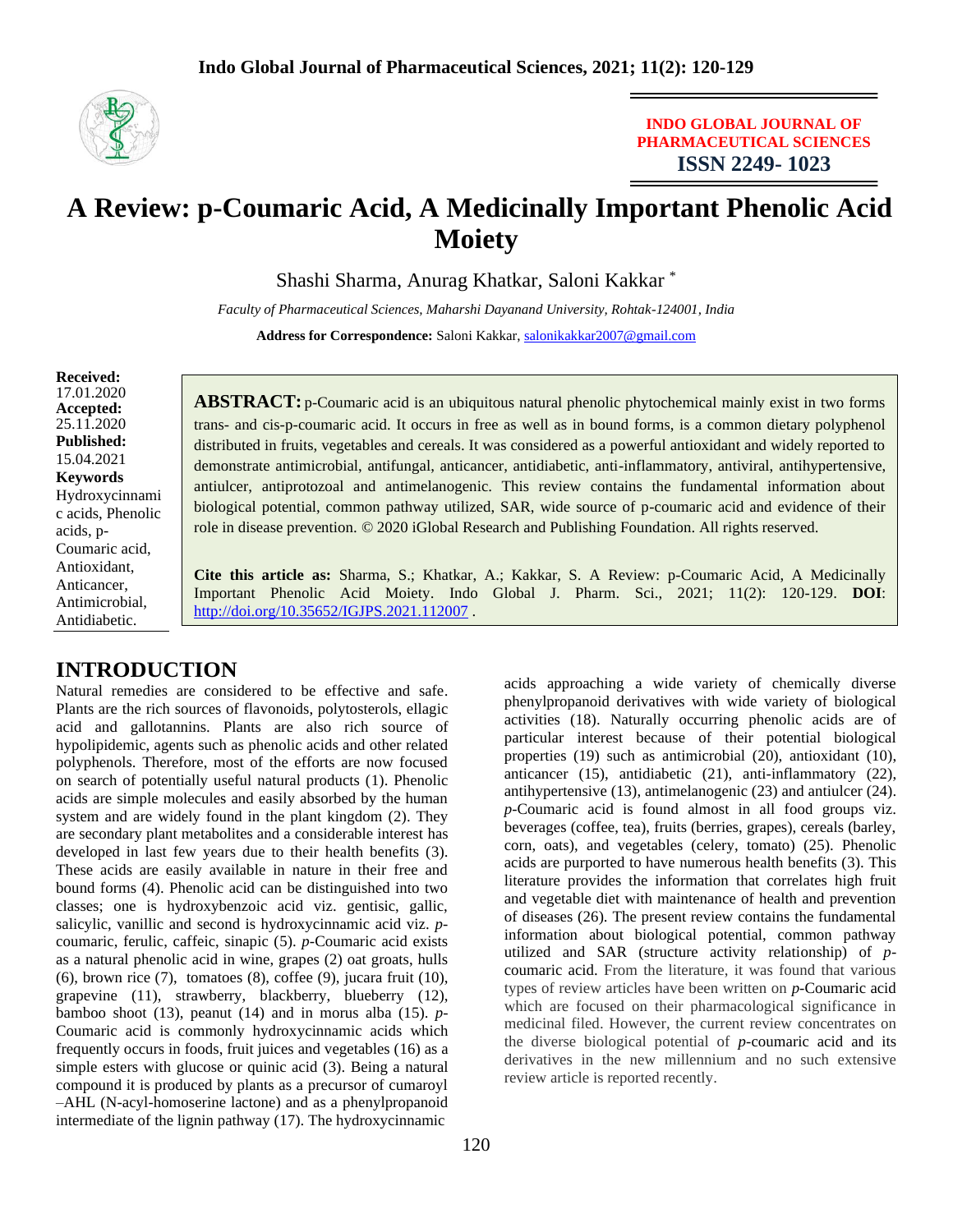# **1. SOURCES OF** *P***-COUMARIC ACID**

In this review we have mentioned versatile sources of the *p*coumaric acid. Details are presented in **Table 1**.

| S.n              | <b>Scientific name</b>  | PartUs   | <b>Pharmacolog</b>  | Referen |
|------------------|-------------------------|----------|---------------------|---------|
| $\bf{0}$         | (family)                | ed       | ical                | ces     |
|                  |                         |          | activity            |         |
| 1.               | Apis mellifera,         | Bee      | Antimicrobial       | 27      |
|                  | (Apidae)                | hives    |                     |         |
| $\overline{2}$ . | Coffea arabica          | Roasted  | Antimicrobial       | 9       |
|                  | L.                      | coffee   |                     |         |
|                  | (Rubiaceae)             | beans    |                     |         |
| 3.               | Citrus grandis          | Fresh    | Antimicrobial       | 28      |
|                  | (Rutaceae)              | fruits   | and                 |         |
|                  |                         |          | Antioxidant         |         |
| 4.               | Plantago major          | Leaf     | Antimicrobial       | 29      |
|                  | (Plantaginaceae         |          | and                 |         |
|                  |                         |          | Antioxidant         |         |
| 5.               | Cydonia                 | Pulp     | Antimicrobial       | 30      |
|                  | oblonga Miller          | and      | and                 |         |
|                  | (Rosaceae)              | peel     | Antioxidant         |         |
| 6.               | Melipona                | Wax,     | Anticancer          | 31      |
|                  | scutellaris             | soil and |                     |         |
|                  | (Apidae)                | resin    |                     |         |
| 7.               | Morus alba              | Fruit    | Anticancer          | 15      |
|                  | (Moraceae)              |          |                     |         |
| 8.               | Euterpe edulis          | Fruit    | Antioxidant         | 10      |
|                  | (Arecaceae)             |          |                     |         |
| 9.               | Vitis vinifera          | Leaf     | Antioxidant         | 11      |
|                  | (Vitaceae)              | and      |                     |         |
|                  |                         | root     |                     |         |
| 10.              | <b>Arachis</b>          | Kernel   | Antioxidant         | 14      |
|                  | hypogea                 | flour    |                     |         |
|                  | (Fabaceae)              |          |                     |         |
| 11.              | Fragaria                | Fruit    | Antioxidant         | 12      |
|                  | ananassa                |          |                     |         |
| 12.              | (Rosaceae)              | Fruit    |                     |         |
|                  | Vaccinium               |          | Antioxidant         | 12      |
|                  | virgatum<br>(Ericaceae) |          | and                 |         |
|                  |                         |          | Antinocicepti<br>ve |         |
| 13.              | Rubus                   | Fruit    | Antioxidant         | 12      |
|                  | laciniatus              |          |                     |         |
|                  | (Rosaceae)              |          |                     |         |
| 14.              | Vaccinium               | Fruit &  | Anti-               | 32      |
|                  | myrtillus               | leaf     | inflammatory        |         |
|                  | (Ericaceae)             |          | and                 |         |
|                  |                         |          | Antidiabetic        |         |
| 15.              | Centratherum            | Seeds    | Anti-diabetic,      | 33      |
|                  | anthelminticum          |          | Antimicrobial       |         |
|                  | (Asteraceae)            |          | and                 |         |
|                  |                         |          | Antioxidant         |         |
| 16.              | Vigna                   | Beans    | Antidiabetic        | 21      |
|                  | umbellate               |          |                     |         |
|                  | (Fabaceae)              |          |                     |         |
| 17.              | Solanum                 | Potatoe  | Antioxidant         | 3       |

|     | tuberosum        | S        |               |    |
|-----|------------------|----------|---------------|----|
|     | (solanaceae)     |          |               |    |
| 18. | <b>Brassica</b>  | Vegeta   | Antioxidant   | 3  |
|     | oleracea         | ble      |               |    |
|     | (Brassicaceae)   |          |               |    |
| 19. | <b>Brassica</b>  | Vegeta   | Antioxidant   | 3  |
|     | oleraceavar.bot  | ble      |               |    |
|     | rytis            |          |               |    |
|     | (Brassicaceae)   |          |               |    |
| 21. | Avena sativa     | Seeds    | Antioxidant   | 6  |
|     | (Poaceae)        | or       |               |    |
|     |                  | grains   |               |    |
| 22. | Oryza sativa     | Grains   | Anticancer    | 1  |
|     | (Poaceae)        |          |               |    |
| 23. | Lycopersicum     | Fruit    | Antioxidant   | 8  |
|     | esculentum       | and leaf | and           |    |
|     | (Solanaceae)     |          | Antibacterial |    |
| 24. | Allium sativum   | Garlic   | Antioxidant,  | 17 |
|     | (Amaryllidacea   | clove    | Anti-         |    |
|     | e)               |          | inflammatory  |    |
|     |                  |          | and           |    |
|     |                  |          | Antimicrobial |    |
| 26. | <b>Malus</b>     | Peel     | Antioxidant   | 34 |
|     | domestica        | and      |               |    |
|     | (Rosaceae)       | pulp     |               |    |
| 27. | Pyrus            | Peel     | Antioxidant   | 34 |
|     | communis         | and      |               |    |
|     | (Rosaceae)       | pulp     |               |    |
| 28. | Cantharellus     | Fruit    | Antioxidant   | 35 |
|     | cibarius         |          |               |    |
|     | (Cantharellacea  |          |               |    |
|     | e)               |          |               |    |
| 29. | Caucalis         | Above    | Antitumor     | 4  |
|     | platycarpos      | ground   |               |    |
|     | (Apiaceae)       | parts of |               |    |
|     |                  | the      |               |    |
|     |                  | plant    |               |    |
| 30. | Young            | Red      | Antihypertens | 36 |
|     | monovarietal     | wine     | ive and       |    |
|     | wine             |          | Antioxidant   |    |
| 31. | Phyllostachys    | Young    | Antioxidant,  | 13 |
|     | pubescen         | stems    | Antihypertens |    |
|     | (Poaceae)        |          | ive and       |    |
|     |                  |          | Antibacterial |    |
| 32. | <b>Baccharis</b> | Whole    | Anti-ulcer    | 24 |
|     | dracunculifolia  | Plants   |               |    |
|     | (Asteraceae)     |          |               |    |

# **2. PATHWAY OF THE ACID**

Generally the biosynthesis (**Fig 1**) is carried out by the enzyme called phenylalanine ammonia-lyase (PAL) which catalyses the reaction by deamination of l-alanine to *trans*cinnamic acid (phenylpropenoic acid). Further reaction process is controlled by cinnamate 4-hydroxylase (C4H), which converts the *trans*-cinnamic acid to *p*-coumaric acid (18; 37).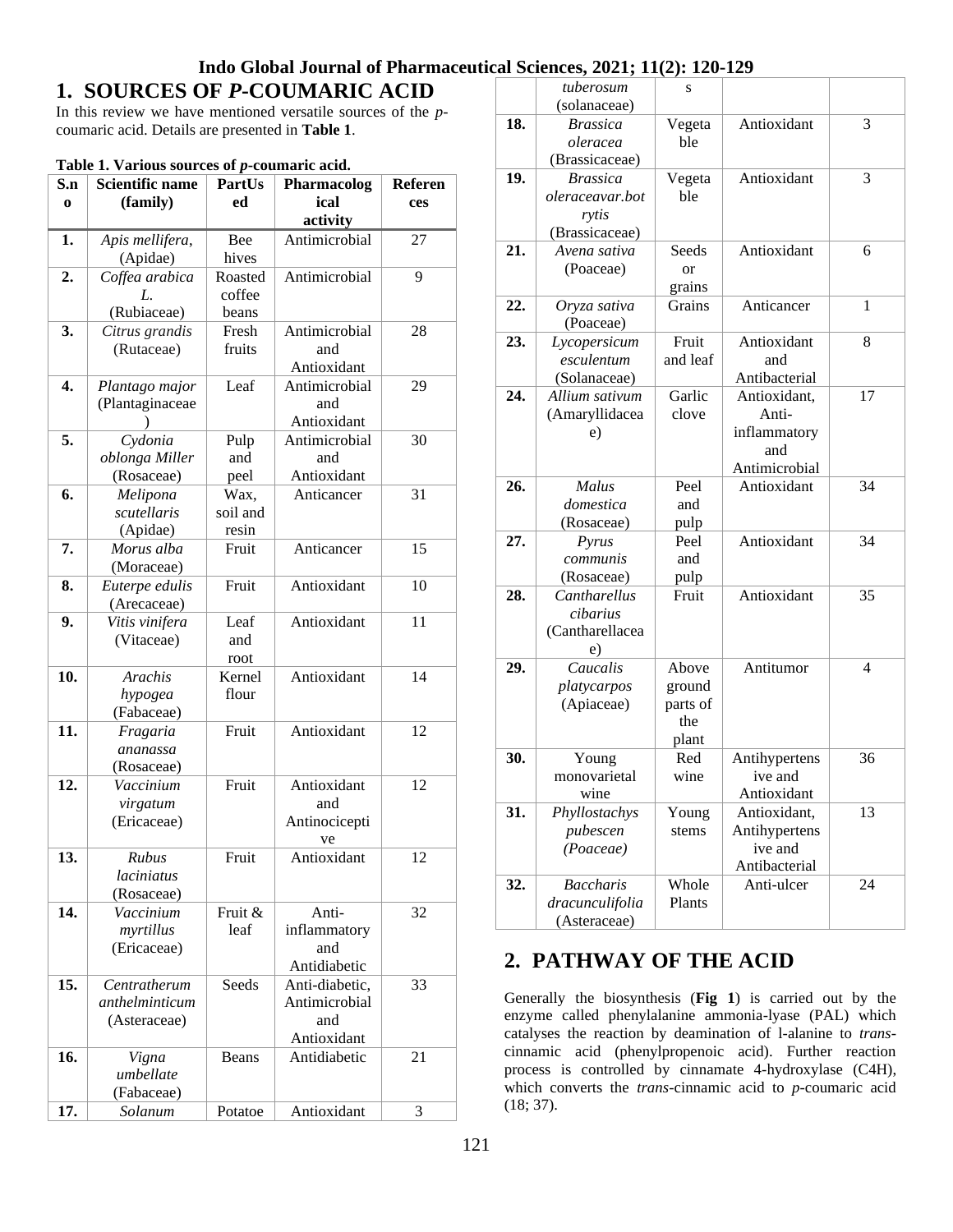

**Fig 1**: **Biosynthesis of** *p***-coumaric acid**

# **3. DIFFERENT PHARMACOLOGICAL ACTIVITIES OF** *P***-COUMARIC ACID**

## **3.1 Antimicrobial potential**

In this study, Khatkar *et al.,* synthesized new *p*-coumaric acid derivatives and evaluated for antimicrobial activity by tube dilution method. Physicochemical parameters were also evaluated. The entire synthesized series were evaluated for the activity against Gram negative and Gram positive bacteria. Among all the compounds, compound **1** was found to be most active (pMICam =  $1.73 \mu M/ml$ ). It was found that anilides having electron withdrawing substituents, esters and amides of *p*-coumaric acid having bulky aromatic groups were more potent than others. Antimicrobial potential of *p*-coumaric acid derivative was further subjected for QSAR studies. (20)



(*E*)-quinolin-8-ylmethyl 3-(4-hydroxyphenyl)acrylate



Martínez-Tomé*et al.* evaluated the antimicrobial potential of coffee (*Kenya, Ethiopia, decaffeinated Colombia* and *Coffea arabica*) on pathogenic bacteria such as *S. choleraesius, E. coli, S. aureus, L. monocytogenes, P. aeruginosa* and *E. faecalis.* Coffee contains mixture of phenolic compound viz. *p-*coumaric, ferulic (**2**) and chlorogenic acids (**3**), these three might be responsible for its activity. Microbiological activity of coffee was carried out by using disc diffusion method and activity was measured in mm of diameter by inhibition zone. Chloramphenicol was used as standard drug. Espresso Colombia coffee was found to have superior antimicrobial activity with the difference of  $(p<0.05)$  than filter and Italian coffee. (9)



In this study, Mokbel *et al.* evaluated the antimicrobial properties of (*Citrus grandis* Osbeck) pummelo fruits by using disc diffusion method. Methanol extract was partitioned off with ethyl acetate (EtOAc) to give basic, acidic, neutral, and phenolic fractions. *p*-Coumaric, caffeic acid (**4**), diasaccharide and monosaccharides were isolated from these fractions. Other compounds like linoleic acid methyl ester, oil buntan compound, meranzin hydrate, nomili, limonin, β-sitosterol, and sigma sterol were isolated from extract and analysed by NMR.

*p-*Coumaric acid was considered as chief compound which was responsible for maximum antibacterial potential. The inhibitory zone of tested bacteria is shown in **Table 2**. (28)



**Table 2. Growth inhibition of** *p***-coumaric acid**

| Growth inhibition (mm)                  |                |                        |                |  |  |
|-----------------------------------------|----------------|------------------------|----------------|--|--|
| Gram positive bacteria                  |                | Gram negative bacteria |                |  |  |
| <b>Staphylococcus</b><br>$13.1 \pm 0.3$ |                | Salmonella             | $12.8 \pm 0.5$ |  |  |
| <i>aureus</i>                           |                | enteritidis            |                |  |  |
| <b>Bacillus cereus</b>                  | $15.1 \pm 0.3$ | Escherichia            | $11.6 \pm 0.4$ |  |  |
|                                         |                | coli                   |                |  |  |
| <b>Bacillus</b>                         | $14.5 \pm 0.1$ |                        |                |  |  |
| subtilis                                |                |                        |                |  |  |

Papadopoulou *et al.* reported antimicrobial activity of red and white wine and evaluated their activity against pathogenic strains *E. coli, C. albicans* and *S. aureus*, and activity was performed by using agar well diffusion method. Phenolic composition of tested red and white wine extract such as *p*coumaric acid, ferulic **(2),** syringic **(8)**, vanillic **(7),** chlorogenic **(3)**, caffeic **(4),** *p*-hydroxy-benzoic **(5)** and protocatechuic acid **(6)** showed inhibitory properties towards microbial strains. Other phenolic compound like hydroxytyrosol, resveratrol, and quercetin **(9)** were also found to have antimicrobial activity. All the tested extracts were found to be active against *S. aureus* and less effective against *C. albicans* and *E. coli.* Tested wine extracts discovered that some phenolic components have claim for inhibiting the growth of pathogens (**Fig 2**). (38)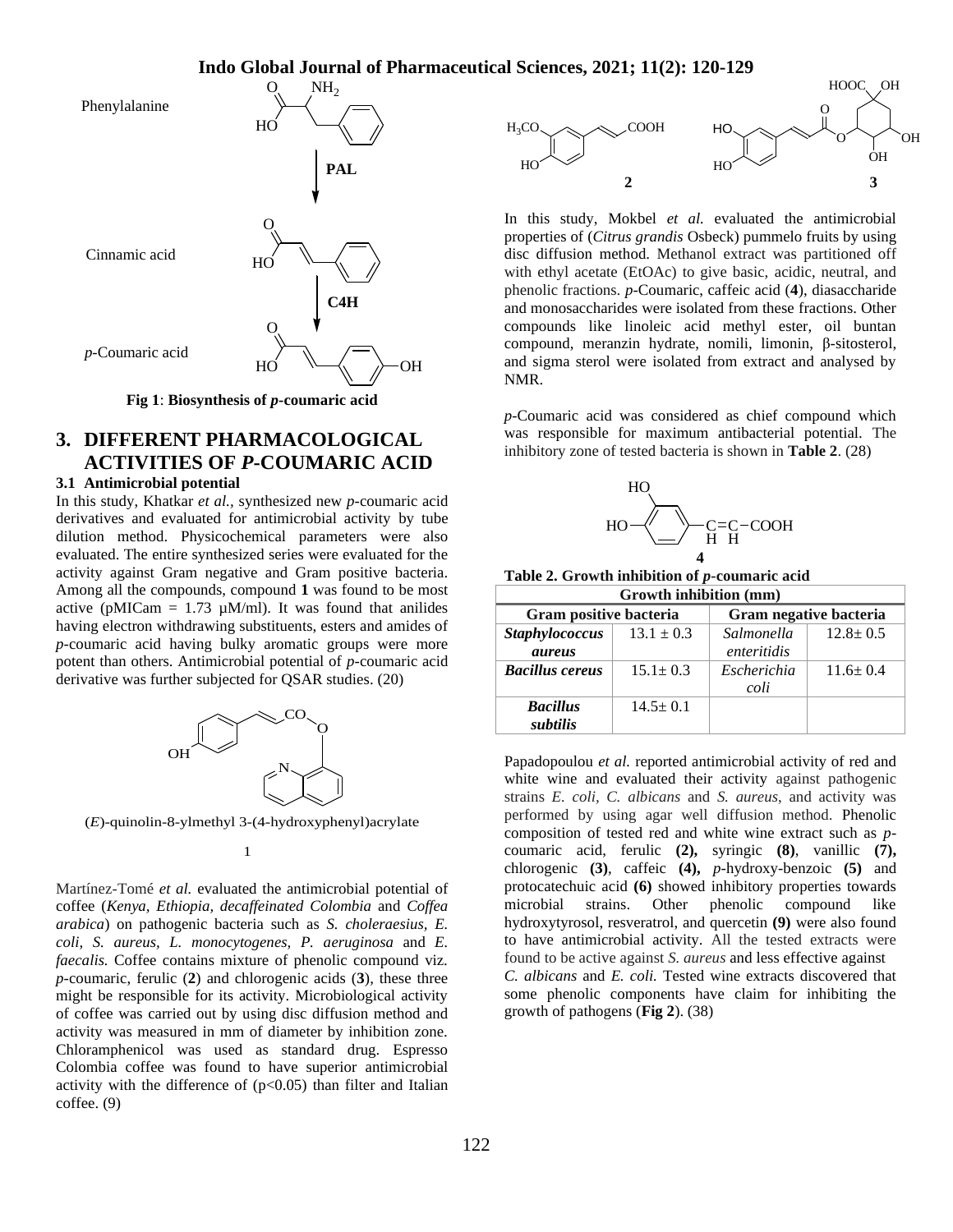

## **Fig 2: Phenolic components responsible for inhibiting the growth of pathogens**

### **3.2 Anticancer potential**

Da Cunha *et al.* investigated the antiproliferative action of ethanolic fraction of geopropolis (EFGP). *Melipona scutellaris* (stingless bee) was evaluated for its antiproliferative activity. Extract contains *p-*coumaric acid which was confirmed by UV and RP-HPLC. EFGP have shown selectivity in approaches to human cancer cell lines at lower concentration. The extract showed excessive inhibition against melanoma and ovarian cancer lines. The total growth of inhibition is shown in **Table 3**. (31)

#### **Table 3. Total growth inhibition.**

| <b>Cell lines</b>     | Total growth inhibition (TGI) |      |  |
|-----------------------|-------------------------------|------|--|
|                       | <b>EEGP</b>                   | Dox  |  |
| Murine normal         | 52.73                         | 0.92 |  |
| fibroblast $(3T3)*$   |                               |      |  |
| Keratinocytes         | 43.20                         | 0.96 |  |
| $(HaCaT)$ *           |                               |      |  |
| Ovarian               | 11.93                         | 3.78 |  |
| $(OVCAR-3)$           |                               |      |  |
| <b>Melanoma</b>       | 10.90                         | 0.22 |  |
| $(UACC-62)$           |                               |      |  |
| <b>Breast (MCF-7)</b> | 26.41                         | 2.19 |  |
| <b>Kidney</b> (786-0) | 32.26                         | 1.51 |  |
| Lung $(NCI-H460)$     | 26.72                         | 0.67 |  |

\*Normal cell lines. Dox- positive control of doxorubicin on human normal and tumour cell lines

Janicke *et al.* investigated the role of *p*-coumaric acid in wholegrain cereals against colon cancer. The effects of acid on metabolic activity and kinetics of the tumour cell line were studied. From study it was observed that after 2-3 days of treatment the acid was effective at 1500 μM and had potential to reduce the number of cells upto 43-75% of control. The acid was also found to be effective on Caco-2 human cancer cells. This study supports the use of cereal bran as a powerful ingredient for protection against colon cancer (**Table 4**). (39)

|                                                                                                | $LI^a$                                                      | 44.6(1.3) | $54.0(1.0)^{b}$ | 44.5(0.7) |  |  |  |
|------------------------------------------------------------------------------------------------|-------------------------------------------------------------|-----------|-----------------|-----------|--|--|--|
| 2                                                                                              | LI                                                          | 48.5(0.5) | $57.0(6.5)^c$   | 43.4(3.3) |  |  |  |
|                                                                                                | Ts.                                                         | 18.8(1.7) | 20.6(3.3)       | 19.3(1.2) |  |  |  |
|                                                                                                | % divided                                                   | 32.6(4.3) | $20.8(3.0)^c$   | 38.5(2.1) |  |  |  |
| 3                                                                                              | LI                                                          | 41.2(1.4) | $51.6(1.8)^c$   | 43.2(1.5) |  |  |  |
| *Bromodeoxyuridine, LI- DNA synthesize cells are not affect,                                   |                                                             |           |                 |           |  |  |  |
|                                                                                                | Ts-S phase duration, % divided-divided cells, a-experiments |           |                 |           |  |  |  |
| with similar results, <sup>b</sup> -different control ( $p < 0.001$ ), <sup>c</sup> -different |                                                             |           |                 |           |  |  |  |
| control ( $p < 0.05$ ).                                                                        |                                                             |           |                 |           |  |  |  |
|                                                                                                |                                                             |           |                 |           |  |  |  |

**PCA**

**1500µm PCA**

**Control\***

**Table 4**. **Duration phase study of 2-3 days Days Phase 150 µm** 

Janicke *et al.* studied the role of *p*-coumaric acid as an active ingredient against colon cancer. Dietary fiber having *p*coumaric acid and hydroxycinnamic acids may protect against gene expression in Caco-2 colon cancer cells. On treatment with PCA, it was found to delay cell cycle regulation and progression. According to this study 901 genes were significantly affected by PCA (**Table 5**). (40)

#### **Table 5. Gene name with symbol**

| Gene name(symbol)                  | Fold    | P value |
|------------------------------------|---------|---------|
|                                    | change  |         |
| G2/mitotic-specific cyclin B1      | $-0.51$ | 0.006   |
| (CCNB1)                            |         |         |
| Cyclin-dependent kinase inhibitor  | 1.70    | 0.030   |
| 1 (CDKN1A)                         |         |         |
| Proliferating cell nuclear antigen | $-0.56$ | 0.001   |
| (PCNA)                             |         |         |
| G2/mitotic-specific cyclin B1      | $-0.51$ | 0.006   |
| (CCNB1)                            |         |         |
| Myc proto-oncogene protein (c-     | $-0.68$ | 0.000   |
| myc) (MYC)                         |         |         |
| M-phase inducer phosphatase 1      | $-0.71$ | 0.001   |
| (CDC25A)                           |         |         |
| Cyclin A2 (CCNA2)                  | $-0.80$ | 0.001   |
| Ornithine decarboxylase (ODC1)     | $-1.06$ | 0.001   |

Deepa *et al.* reported the antiproliferative action of the methanolic mixture of *Morus alba*. After, analysis of the mixture epicatechin, myricetin, luteolin, quercetin hydrate and kaempferol were found as active components, whereas gallic acid **(8a)**, ascorbic acid,

*p*-coumaric acid and pelargonidine were reported as minor components. The overall cytotoxic effect of the extract on breast cancer cell lines (MCF-7) showed  $IC_{50}$  of 9.2 µg/ml and in human colon cancer (HCT-15) cells  $IC_{50}$  was 13.8  $\mu$ g/ml. Extract induced apoptosis in HCT-15 and MCF-7 cells was significantly traced by morphological changes, upregulation of caspase 3 activities and fragmentation of DNA. (15)

Hudson *et al.* assessed the effect of extract of brown rice along with ethyl acetate on colon and breast tumour. Edphenols present in rice disturbed proliferation or colony-forming ability of colon or breast cells. Bran mixture decreased viability in breast cells, and human colonic epithelial cells. Brown rice and bran contains component with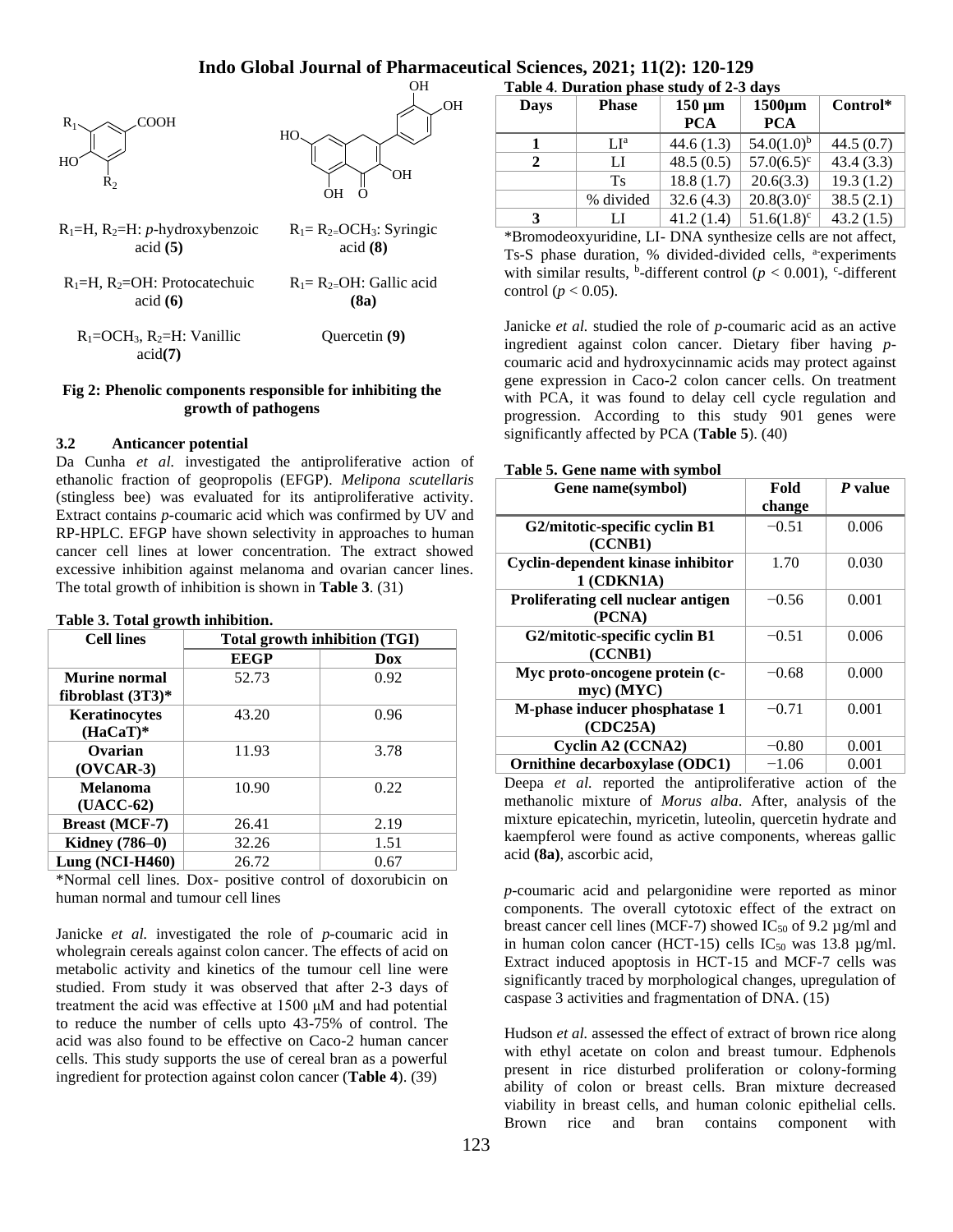chemopreventive properties. Brown rice contains phenols and *p*-coumaric acid which might be a prime ingredient of colon or particularly breast cancer chemopreventive activity. Effect of the moiety against breast and colon cell lines is shown in **Table 6** (7).

**Table 6. Effect of PCA against colon cell lines and breast cell lines**

| Effect of PCA on proliferation of Breast and Colon cell<br>lines |       |             |            |       |               |
|------------------------------------------------------------------|-------|-------------|------------|-------|---------------|
| <b>Breast cell lines</b><br><b>Colon cell lines</b>              |       |             |            |       |               |
| <b>HT29</b>                                                      | SW480 | <b>HCEC</b> | <b>MDA</b> | MCF7  | <b>HBL100</b> |
|                                                                  |       |             | MB468      |       |               |
| 86.5                                                             | 111.2 | 86.6        | 100.0      | 109.3 | 100.0         |

### **3.3 Antioxidant potential**

Bicudo *et al.* studied the antioxidant activity of *Euterpe edulis* (*Jucara* fruits) by DPPH assay. Fruits juices were examined for their total antioxidant capacity (TAA), total phenolic acid (TPA), total phenolic content (TPC) and total anthocyanin content (TAC). After conformation of phenolic acid by HPLC it indicated that the presence of *p*-coumaric acid in *Jucara* fruits. From study it was concluded that *Jucara* fruits offered high content of phenolic acid during late May to early June. Composition of *p*-coumaric acid at six different stages is shown in **Table 7** (10).

#### **Table 7. Harvesting stage of PCA**

| <b>Composition of PCA at six harvesting stage</b> |                  |                  |                  |           |                  |                  |
|---------------------------------------------------|------------------|------------------|------------------|-----------|------------------|------------------|
| $IM-$                                             | HS1 <sup>a</sup> | HS2 <sup>a</sup> | HS3 <sup>a</sup> | <b>HS</b> | HS5 <sup>a</sup> | HS6 <sup>a</sup> |
| $H$ -                                             |                  |                  |                  |           |                  |                  |
| product                                           |                  |                  |                  |           |                  |                  |
| ion                                               |                  |                  |                  |           |                  |                  |
| m/z                                               |                  |                  |                  |           |                  |                  |
| 163/119                                           | $3.11 \pm$       | 2.82             | 2.40             | $2.28 +$  | $1.35 +$         | 1.03             |
|                                                   | 0.18A            | $\pm$            | $\pm$            | 0.06B     | 0.02C            | $\pm$            |
|                                                   |                  | 0.13A            | 0.12B            |           |                  | 0.01D            |

*<sup>a</sup>*The results are shown as mg/100 g dm, Values are significant different ( $p < 0.05$ ), HS- harvesting stage.

In this study, Win *et al.* investigated the antioxidant activity with roasting effects of *Arachis hypogaea L*.(peanut). The results showed change in activity of roasted peanut kernel flour which was determined by total phenolics like thiobarbituric acid test, percent inhibition of linoleic acid oxidation and DPPH free radical-scavenging capacity and compared with unroasted kernel flour. *p-*Coumaric acid was noticed by HPLC for both roasted and unroasted samples. Proper roasting could retain or may enhance the natural antioxidant capacity and phenolics content in peanut. Results revealed that roasting directly affects the activity and phenolic content (**Table 8**). (14)

Odriozola-Serrano *et al.* designed the antioxidant action of strawberry juice processed by High intensity pulse electric fields (HIPEF) or heat treatment and compared with fresh strawberry juice as reference. Phenolic and other components were traced out by HPLC method. HIPEF treated strawberry juice maintained the concentration of *p-*coumaric acid as

compared with thermally treated juices during the storage period. HIPEF technology was found to be much effective and safe than thermal. (41)

Madhujith *et al.* tested four types of bean (red, black, white and brown) for their antioxidant activity. Coloured beans were found to be major source of phenolic and polyphenolic compounds and are also a rich source of natural antioxidants. Content of *p-coumaric* from the study is given below in the **Table 9** (42).

| <b>Phenolic</b>              |                   | 10                              | 20                | 30                | 40        | 50                |
|------------------------------|-------------------|---------------------------------|-------------------|-------------------|-----------|-------------------|
| acid                         |                   |                                 |                   |                   |           |                   |
|                              |                   | Kernel flour without skin (min) |                   |                   |           |                   |
| $p-$                         | 73.38             | 76.00                           | 81.88             | 75.79             | 59.44     | 51.62             |
| Coumari                      | $\pm$             | 土                               | 土                 | 土                 | 土         | 土                 |
| c                            | 2.98 <sup>a</sup> | 4.00 <sup>a</sup>               | 5.5 <sup>A</sup>  | 4.33 <sup>a</sup> | $6.67$ bc | $3.55^{\circ}$    |
|                              | A                 | A                               |                   | R                 | R         | B                 |
| Kernel flour with skin (min) |                   |                                 |                   |                   |           |                   |
| $p-$                         | 61.86             | 60.09                           | 60.09             | 93.62             | 92.40     | 92.83             |
| Coumari                      | $\pm$             | $\pm$                           | 土                 | 土                 | 土         | $\pm$             |
| c                            | 6.79 <sup>b</sup> | 9.07 <sup>b</sup>               | 1.17 <sup>b</sup> | $6.46^{\rm a}$    | $1.65aA}$ | 2.62 <sup>a</sup> |
|                              | A                 | A                               | B                 | А                 |           | A                 |

Values with small and capital letters are not significant  $(p<0.05)$  different roasting times and  $(p<0.05)$  difference between the samples respectively

**Table 9.** Content of PCA in coloured beans

| Content of PCA in four types of bean extract |               |  |  |  |
|----------------------------------------------|---------------|--|--|--|
| <b>Extract</b>                               | $PCA \mu g/g$ |  |  |  |
| Red hull                                     | $1206.+11$    |  |  |  |
| <b>Brown hull</b>                            | $209.2 + 4.2$ |  |  |  |
| <b>Black hull</b>                            | $96.2 + 3.6$  |  |  |  |
| White hull                                   | $152.4 + 4.2$ |  |  |  |

Compaore *et al.* studied antioxidant activity of *Bauhinia rufescens* obtained from aqueous acetone extract. Antioxidant activity was performed by ferric-reducing, 2,2-diphenyl-1 picrylhydrazyl and 2,2'-azinobis(3-ethylbenzoline-6 sulphonate) methods. Phenolic content was confirmed by HPLC–MS and indicated the quality of isoquercitrin, rutin, quercetin **(9),** ferulic acid **(2),** *p*-coumaric and hyperoside in the non hydrolysed mixture. *p*-Coumaric acid was identified in the ethyl acetate and n-butanol fractions and responsible for the antioxidant activity. Confirmation of identification is shown in **Table 10**. (43)

**Table 10. Identification of PCA in two mixtures**

| PCA identified by HPLC-ESI-MS ( $\mu$ g Eg <sup>-1</sup> ) |                               |                    |            |  |  |
|------------------------------------------------------------|-------------------------------|--------------------|------------|--|--|
|                                                            | <b>Ethyl acetate fraction</b> | n-Butanol fraction |            |  |  |
| <b>Non</b>                                                 | Hydrolysed                    | Non                | Hydrolysed |  |  |
| hydrolysed                                                 |                               | hydrolysed         |            |  |  |
| 33.5                                                       | 26.57                         |                    | 44.92      |  |  |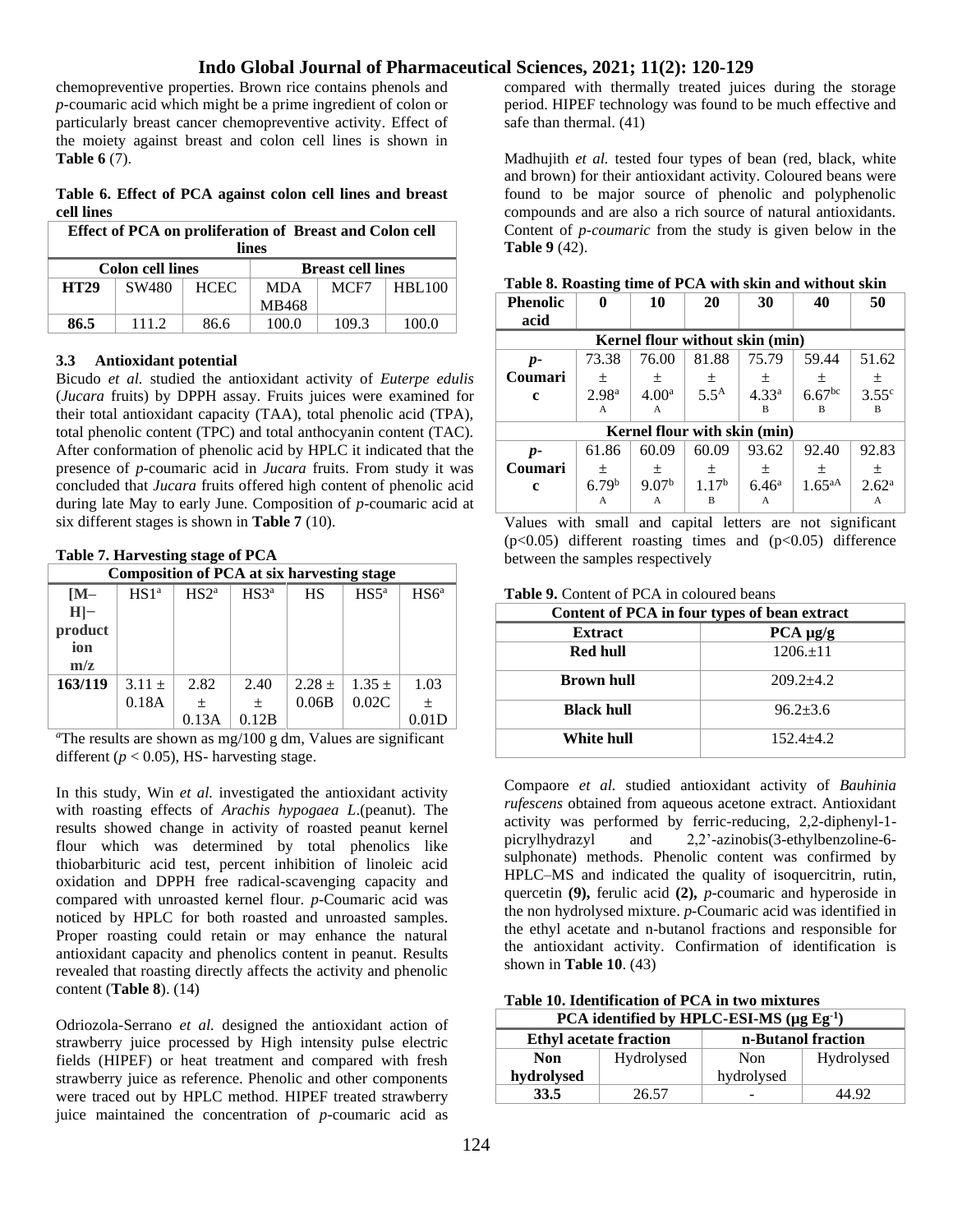### **3.4 Anti-inflammatory potential**

Karlsen *et al.* investigated the polyphenolic principles of bilberries for anti-inflammatory activity by studying the effects of bilberry juice on serum and plasma biomarkers of inflammation. Supplemented polyphenols of billberry may change the inflammation process and give strategy towards prevention and treatment of chronic inflammatory diseases. Specific content of *p*-coumaric in bilberry was found to be 1-9 mg/100g in four weeks and is shown in **Table 11** (32).

| Water n=31     |                        |         | Bilberry juice n=31 |               |                |  |
|----------------|------------------------|---------|---------------------|---------------|----------------|--|
| <b>Paramet</b> | <b>Baseli</b><br>Chang |         | Baseli              | <b>Change</b> |                |  |
| er             | ne                     | e       | ne                  |               | (change<br>`*` |  |
|                |                        |         |                     |               |                |  |
| <b>PCA</b>     | 13.2                   | $0.1(-$ | 18.7                | 8.7           | 0.016          |  |
| (nmol/l)       | $(5.2 -$               | 8.5,13. | $(4.7 -$            | (5.3, 19.     |                |  |
|                | 155.2)                 |         | 116.1)              |               |                |  |

\* *P* values refer to observed changes between the groups.

Pragasam *et al.* assessed the effect of *p*-coumaric acid for acute gouty arthritis. The stage of lysosomal enzymes, lipid peroxidation, paw oedema, histopathological test of ankle joints and enzymatic antioxidants in control and monosodium urate crystal induced inflamed rats were studied. For analgesic effects tail immersion and acetic acid-induced writhing test were used. On treatment with *p*-coumaric acid these biochemical factors were found to be at normal levels, as evidenced by the histopathology of the ankle joints. *p*-Coumaric acid could be considered as a potent and much safer analgesic. (Pragasam *et al.,* 2013)

### **3.5 Antihypertensive potential**

Ortega *et al.* studied the effects of red wine in prevention of cardiovascular diseases. Four monovarietal young red wines (merlot, tempranillo, cabernet-sauvigoan, garnacha) were obtained from grapes and their phenolic composition were identified from HPLC. The concentration of acid in different varieties of wine is shown in **Table 12**.This study displayed that wine induces vasorelaxation and produced antihypertensive effects. (36)

**Table 12. Different varieties of wine with PCA concentration**

| Concentration of PCA (mg/L) in different varieties of wine |                 |              |                   |         |  |
|------------------------------------------------------------|-----------------|--------------|-------------------|---------|--|
| Compoun                                                    | <b>Cabernet</b> | <b>Merlo</b> | <b>Tempranill</b> | Garnach |  |
|                                                            |                 |              | 0                 | a       |  |
|                                                            | Sauvigoa        |              |                   |         |  |
|                                                            | n               |              |                   |         |  |
| $Cis$ -PCA                                                 | $0.28 +$        | Nil          | Ni1               | Nil     |  |
|                                                            | 0.04            |              |                   |         |  |
| Trans-                                                     | 0.79            | Nil          | Ni1               | Nil     |  |
| <b>PCA</b>                                                 | $\pm 0.05$      |              |                   |         |  |

Nil-not detected

Liu *et al.* studied antihypertensive potential of *Phyllostachys pubescens* (bamboo shoot) on spontaneously hypertensive rats. Phenolic content of shoot was confirmed by HPLC method.

Bamboo shoot peptide significantly reduced systolic blood pressure with significantly reduction in ACE (Angiotensin converting enzyme) activity in lungs. Extracted *p-*coumaric acid exerts synergistic effects when observed with ACE inhibitor. Reduced systolic blood pressure of spontaneously hypertensive rats was observed in a 30-day antihypertensive test. (13)

## **3.6. Antidiabetic potential**

In this study, Ankolekar *et al.* studied hyperglycaemic effect of cherry juice by fermenting for 72 hours using *Lactobacillus acidophilus* in an *in vitro* model. Analysis was carried out by adjusting pH 6.0 and fermented for 72 hours. Fermented extract along with time was shown in **Table 13**. At initial adjusted pH total phenolics decreased where as it remain constant or increased for natural acidic pH samples. Alpha glucosidase inhibits the activity at decreased adjusted pH samples and increase for neutral pH. From study it was concluded that increase or decrease in alpha glucosidase inhibitory activity was dependent on the variation of pH. Cherry juice containing *p-*coumaric acids can clinically provide potentially novel and low coast approaches to manage hyperglycemia. (44)

| HPLC analysis of PCA of fermented extracts (µg/ml) |                  |           |                  |           |                  |          |                  |
|----------------------------------------------------|------------------|-----------|------------------|-----------|------------------|----------|------------------|
| $C++$                                              |                  |           | $C_{-+}$         |           |                  |          |                  |
| 0hr                                                | 24 <sub>hr</sub> | 48hr      | 72 <sub>hr</sub> | 0hr       | 24 <sub>hr</sub> | 48hr     | 72 <sub>hr</sub> |
| 1.29                                               | 1.14             | 1.09      | 0.63             | 1.29      | 0.91             | $1.22 +$ | 0.92             |
| $\pm 0.0$                                          | $\pm 0.0$        | $\pm 0.0$ | $\pm 0.0$        | $\pm 0.1$ | $\pm 0.0$        | 0.002    | $\pm 0.0$        |
| $\mathbf{2}$                                       | 2                |           |                  | 2         | 4                |          | 6                |
| $C_{+-}$                                           |                  |           |                  |           | $C-$             |          |                  |
| 1.29                                               | 1.14             | $1.1\pm$  | 1.38             | 1.29      | $1.1\pm$         | $1.18 +$ | $1.4 +$          |
| $\pm 0.0$                                          | $\pm 0.0$        | 0.01      | $\pm 0.1$        | $\pm 0.1$ | 0.03             | 0.003    | 0.01             |
| $\mathbf{2}$                                       |                  |           | 6                | 2         |                  |          |                  |

**Table 13.Fermented extracts of PCA with HPLC analysis HPLC analysis of PCA of fermented extracts (µg/ml)**

Ani *et al.* reported anti hyperglycaemic effect of black/bitter cumin seeds. Extract were tested on postprandial hyperglycaemic in rats, rat intestinal α-glucosidases and human salivary α-amylase. Mixture of polyphenolic compounds with *p*-coumaric acid was identified as good inhibitor for alpha- glucosidase and helpful in management of type- 2 diabetes. (33)

## **3.7 Antiulcer potential**

Gastro-duodenal ulcer and gastric hyperacidity is a very common problem today. These disorders may rise or hike due to imbalance of factors in the stomach, such as mucosal barrier, mucus secretion, blood flow, epidermal growth, acidpepsin secretion, cellular regeneration, factors and prostaglandins. Smoking, stress, ingestion of NSAIDs and nutritional deficiencies are all factors which trigger gastric ulcer.

In this study, Barros *et al.* carried out the antiulcer activity of phenolic compound from Brazilian green propolis like *p*-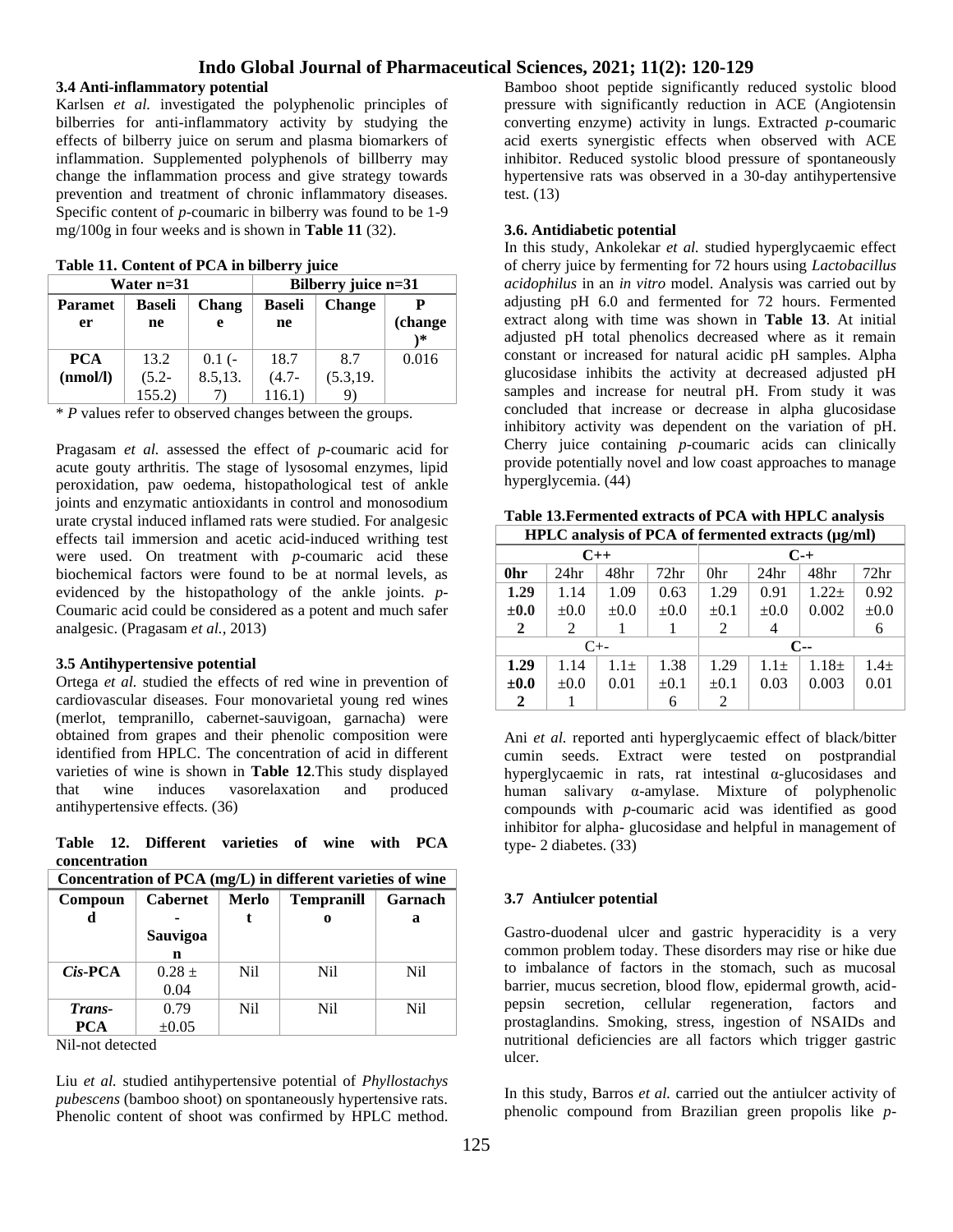coumaric acid. Anti-ulcer property was evaluated by using ethanol-induced, stress-induced and NSAID-induced ulcer protocol. Study proved that the *p*-coumaric acid display antiulcer activity by using different model which are shown in **Table 14**. (24)

| Table 14. Different models show antiulcer activity |  |
|----------------------------------------------------|--|
|----------------------------------------------------|--|

| On ethanol induced gastric ulcers |                                        |                         |            |            |        |  |
|-----------------------------------|----------------------------------------|-------------------------|------------|------------|--------|--|
| <b>Treatment</b>                  | <b>Dose</b>                            | TAL                     |            | UI         | 1      |  |
|                                   | (mg/kg)                                | $\text{ (mm}^2\text{)}$ | PLA        |            | $(\%)$ |  |
| $p-$                              | 50                                     | $48.09 \pm$             | $5.22 \pm$ | 21.48      | 41.40  |  |
| coumaric                          |                                        | $23.45*$                | $3.03*$    | $\pm$      |        |  |
|                                   |                                        |                         |            | $4.92*$    |        |  |
|                                   | 250                                    | $4.49 \pm$              | $0.55 \pm$ | 5.74 $\pm$ | 84.34  |  |
|                                   |                                        | $1.81*$                 | $0.22*$    | $1.74*$    |        |  |
|                                   | On indomethacin-induced gastric ulcers |                         |            |            |        |  |
| $p-$                              | 50                                     | $28.84 \pm$             | $3.46 \pm$ | 36.80      | 28.06  |  |
| coumaric                          |                                        | $4.83*$                 | $0.60*$    | ± 4.68     |        |  |
|                                   | 250                                    | $20.24 \pm$             | $3.12 \pm$ | 23.00      | 55.04  |  |
|                                   |                                        | $5.77*$                 | $0.84*$    | 土          |        |  |
|                                   |                                        |                         |            | $6.70*$    |        |  |
| On stress-induced gastric ulcers  |                                        |                         |            |            |        |  |
| $p-$                              | 50                                     | $20.91 \pm$             | $2.10 \pm$ | 37.80      | 58.77  |  |
| coumaric                          |                                        | $6.50*$                 | $0.70*$    | 土          |        |  |
|                                   |                                        |                         |            | 10.92*     |        |  |
|                                   | 250                                    | $8.52 \pm$              | $0.83 \pm$ | 24.80      | 72.95  |  |
|                                   |                                        | $1.96*$                 | $0.18*$    | 土          |        |  |
|                                   |                                        |                         |            | $5.25*$    |        |  |

\**p* < 0.05 compared with control group, TAL-Total area of lesion, PLA-% of lesion area, UI- Ulcer index, I-inhibition.

#### **3.8 Anti-melanogenic potential**

Song *et al.* studied the potential of *p*-coumaric acid and its derivative methyl *p*-coumarate (MPC) as hypopigment agent for topical use. For the evaluation of antimelanogenic activity cellular melanin synthesis and *in vitro* human Tyrosinase (TYR) enzyme activity was used. Study revealed that topical use of PCA can diminish the pigmentation and inflammation due to strong UVB. Study supports the effectiveness of PCA on abnormal skin pigmentation. (23)



In this study, Jun *et al.* examined the *in vitro* effects of the acid on hypopigmentation in melanocytes gene expression. Melanin content was determined by cell free and cell based assays. *p*-Coumaric acid significantly reduced through inhibition of tyrosinase enzyme activity and also decreased melanogenic gene expression by inhibiting CREB protein phosphorylation. From the study it was concluded that *p*coumaric acid promotes the development of novel and natural hypopigmentation products. (45)

### 3.9 **Cognitive behavioral therapy**

In this study, Kim Hyun-Bum *et al.* found *p*-coumaric acid effects on mental health. The acid had beneficial impact on leaning memory and improved cognitive behaviours. For these finding they used rat and groups were induced with *p*coumaric acid dose (30mg/kg), with the help of model organotypic hippocampal slice culture. Further, results were confirmed with the help of multi-channel system (MEA), electrophysiology data processing, passive avoidance test, Morris water maze and statistical results followed by one way ANOVA. This study revealed that the moiety has significant therapeutic value to improve memory related problems especially age related. (46)

#### **3.10 Anti-protozoal activity**

Lopes *et al.* carried out the study on 12 ester derivatives of *p*coumaric acid to evaluate their trypanocidal activity. Out of all the tested compounds, pentyl *p*-coumarate was found to be the most active one against the trypanosoma species against both epimastigote and trypomastigote forms  $(5.16 \pm 1.28 \mu M)$ ;  $61.63 \pm 28.59 \mu M$ ). These species are responsible for various chronic infections affecting a large part of the population throughout the world. The results were confirmed flow cytometry analysis which showed cell death by necrosis by increase in the percentage of 7-AAD labelled cells, an increase in reactive oxygen species, and a loss of mitochondrial membrane potential. The mechanism of action was confirmed by docking which involved the interaction with two enzymes linked with *Trypanosoma cruzi* i.e. aldo-keto reductases and cruzain. (47)

# **4. STRUCTURE-ACTIVITY RELATIONSHIP**

On the basis of biological activity shown by *p*-coumaric acid derivatives, SAR of each activity might be as follows (**Fig 3**).

### *Role of hydroxyl group:*

In case of electron donating group (-OH) substitution at  $R_1$ position (*m* and *p*-position), consequently were found to improve antioxidant and anticancer potential. This fact was possible by important study of Huang *et al.,* 2012 and Mokbel *et al.,* 2006. Further, hydroxyl group substitution at R<sup>1</sup> position (*m*-position) improved anti-inflammatory activity as depicted by Russell *et al*., 2008.

#### *Role of alkoxy group:*

Substitution with alkoxy group (electron releasing group) at R1 position (*m* and *p*-position) increases anticancer activity which is supported by the results of Madhujith *et al.,* 2004 and Martínez-Tomé*et al.,*2011.

### *Role of heteroaryl group:*

In case of heteroaryl group substitution at  $R_2$  position, it was determined that esters having bulky aromatic group will improve antimicrobial activity. This fact was supported by findings of Khatkar *et al.,* 2013.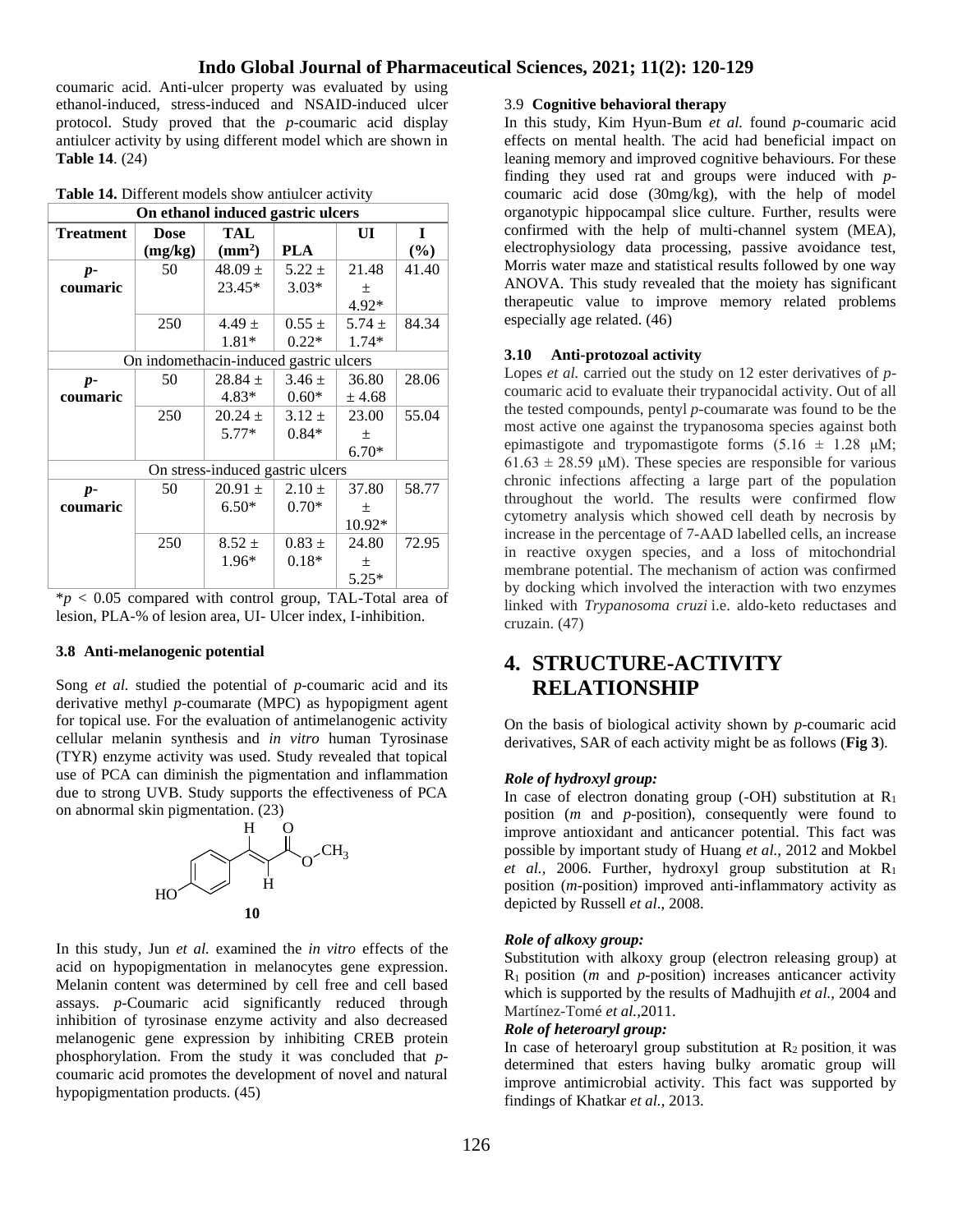

**Fig 3:** SAR of biological activities of *p*-coumaric acid derivatives

### *Role of cyclohexanyl group:*

In case of cyclohexanyl group substitution at  $R_2$  position, which indicated that esters having bulky group will highly improve anticancer and antimicrobial activity supported by Martínez-Tomé*et al.,* 2011.

### *Role of alkyl group:*

In case of alkyl group substitution at  $R_2$  position, it was determined that esters having bulky group will highly improve hypo pigmenting activity as shown by Song *et al.,* 2011.

## **DISCUSSION AND CONCLUSION**

*p*-Coumaric acid is a common natural compound which is widely distributed in fruits, vegetables and cereals**.** The literature revealed that *p*-coumaric acid is a hydroxycinnamic acid and has great potential for the development of new substitutes for the treatment of various infectious diseases, cancer, diabetes and skin disorders as well inflammatory conditions. This review has reported the vast applications of PCA and their derivatives for the formation of other important compounds like ferulic acid, chlorogenic acid, caffeic acid, vanillic acid, synergic acid, *p*-hydroxybenzoic acid, protocatechuic acid and ellagic acid. The aforementioned information is helpful to provide organized outline regarding natural sources, application of PCA in cosmetics, metabolism and other industries. This literature provides vast information to the researchers who focused their interest on natural

products and will try to provide potent natural remedies for curing diseases. In summary, the present article aims to review the work reported on therapeutic potentials of *p*-coumaric acid and its derivatives which are valuable for medical applications during new millennium. The moiety is versatile in nature and offers the medicinal chemist to explore more about it and the data mentioned in this article will be a great help to prospective researchers working in this area for further study of this scaffold. Thus, by studying the derivatives of the *p*coumaric acid it will be an interesting pathway for future development of new and natural drugs against many pathological conditions.

# **ACKNOWLEDGEMENT**

Not declared.

# **CONFLICT OF INTEREST**

The authors have no conflict of interest.

# **FUNDING SOURCE**

No external funding source has been disclosed.

# **DATA AVAILABILITY**

Not declared.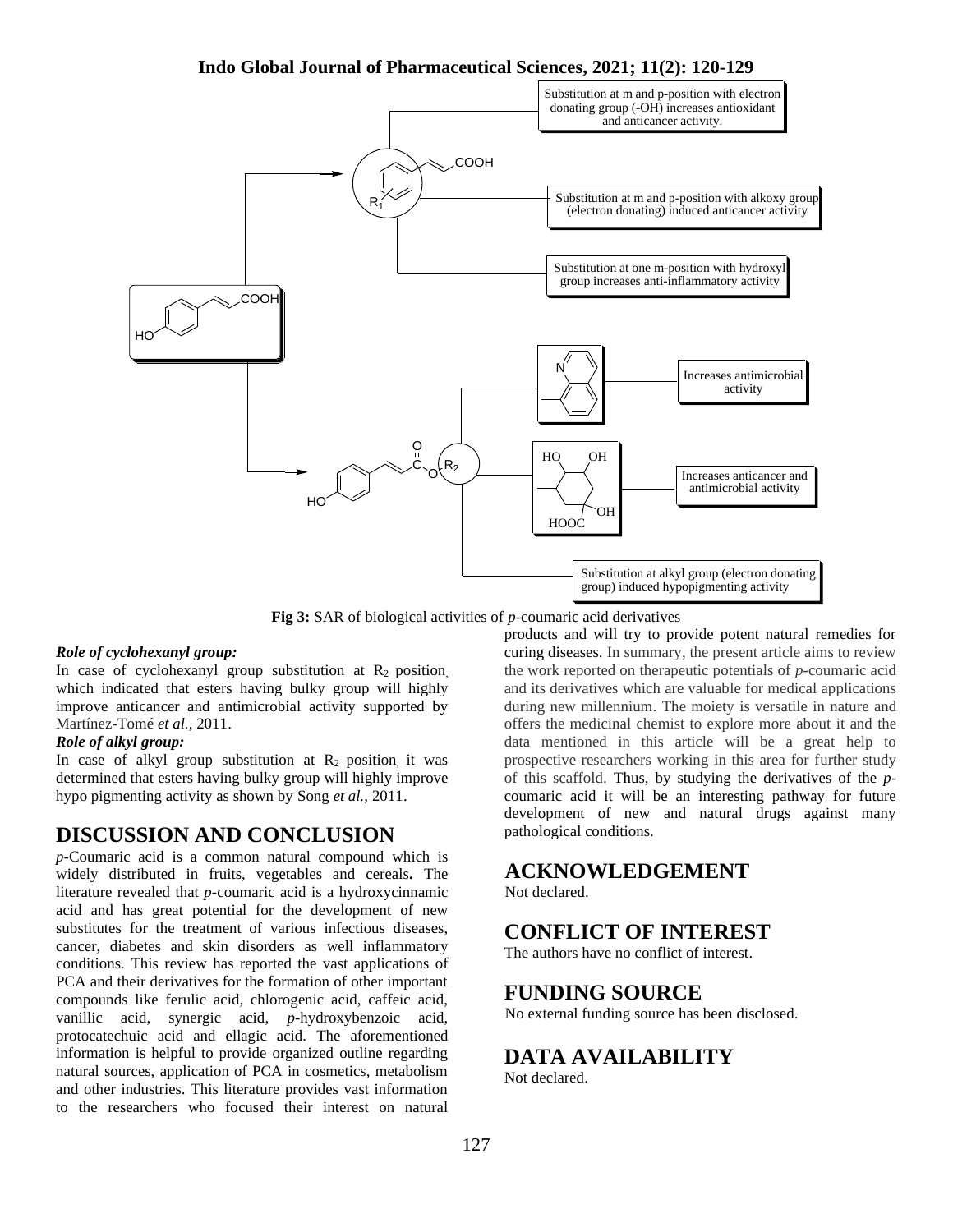## **REFERENCES**

- **1.** Kumarappan, C.T., Rao, T.N., & Mandal, S.C. Polyphenolic extract of *Ichnocarpus frutescens* modifies hyperlipidemia status in diabetic rats. J. Cell. Mol. Biol., 2007; 6(22): 175-187.
- **2.** Maksymiak, M., Kowalczuk, M., & Adamus, G. Electrospray tandem mass spectrometry for the structural characterization of *p*-coumaric acid–oligo (3-hydroxybutyrate) conjugates. Int. J. Mass. Spectrom., 2014; 359: 6-11.
- **3.** Mattila, P., & Hellström, J. Phenolic acids in potatoes, vegetables, and some of their products. J. Food. Compos. Anal., 2006; 20(3): 152-160.
- **4.** Plazonić, A., Bucar, F., Maleš, Ž., Mornar, A., Nigović, B., & Kujundžić, N. Identification and quantification of flavonoids and phenolic acids in burr parsley (Caucalis platycarpos L.), using high-performance liquid chromatography with diode array detection and electrospray ionization mass spectrometry. Molecules., 2009; 14(7): 2466-2490.
- **5.** Dykes, L., & Rooney, L.W. Phenolic compounds in cereal grains and their health benefits. Cereal. Foods. World., 2007; 52(3): 105-111.
- **6.** Xing, Y., & White, P. J. Identification and function of antioxidants from oat groats and hulls. J. Am. Oil. Chem.' Soc., 1997; 74(3): 303-307.
- **7.** Hudson, E.A., Dinh, P.A., Kokubun, T., Simmonds, M.S., & Gescher, A. Characterization of potentially chemopreventive phenols in extracts of brown rice that inhibit the growth of human breast and colon cancer cells. Cancer. Epidem. Biomar., 2000; 9(11): 1163-1170.
- **8.** Luthria, D.L., Mukhopadhyay, S., & Krizek, D.T. Content of total phenolics and phenolic acids in tomato (Lycopersicon esculentum Mill.) fruits as influenced by cultivar and solar UV radiation. J. Food. Compos. Anal., 2006; 19(8): 771-777.
- **9.** Martínez-Tomé, M., Jiménez-Monreal, A.M., García-Jiménez, L., Almela, L., García-Diz, L., Mariscal-Arcas, M., & Murcia, M.A. Assessment of antimicrobial activity of coffee brewed in three different ways from different origins. Eur. Food. Res. Technol., 2011; 233(3): 497-505.
- **10.** Bicudo, M.O.P., Ribani, R.H., & Beta, T. Anthocyanins, phenolic acids and antioxidant properties of juçara fruits (Euterpe edulis M.) along the on-tree ripening process. Plant. Food. Hum. Nut., 2014; 69(2): 142-147.
- **11.** Król, A., Amarowicz, R., & Weidner, S. Changes in the composition of phenolic compounds and antioxidant properties of grapevine roots and leaves (Vitis vinifera L.) under continuous of long-term drought stress. Acta. Physiol. Plant., 2014; 36(6): 1491-1499.
- **12.** Huang, W.Y., Zhang, H.C., Liu, W.X., & Li, C.Y. Survey of antioxidant capacity and phenolic composition of blueberry, blackberry, and strawberry in Nanjing. J. Zhejiang Univ. Sci. B., 2012; 13(2): 94-102.
- **13.** Liu, L., Liu, L., Lu, B., Xia, D., & Zhang, Y. Evaluation of antihypertensive and antihyperlipidemic effects of bamboo shoot angiotensin converting enzyme inhibitory peptide *in vivo*. J. Agric. Food. Chem., 2012; 60(45): 11351-11358.
- **14.** Win, M.M., Abdul-Hamid, A., Baharin, B.S., Anwar, F., & Saari, N. Effects of roasting on phenolics composition and antioxidant activity of peanut (Arachis hypogaea L.) kernel flour. Eur. Food. Res. Technol., 2011; 233(4): 599-608.
- **15.** Deepa, M., Sureshkumar, T., Satheeshkumar, P.K., & Priya, S. Antioxidant rich Morus alba leaf extract induces apoptosis in human colon and breast cancer cells by the down regulation of nitric oxide produced by inducible nitric oxide synthase. Nutr. Cancer., 2013; 65(2): 305-310.
- **16.** Alvarado, I.E., Navarro, D., Record, E., Asther, M., Asther, M., & Lesage-Meessen, L. Fungal biotransformation of p-coumaric

acid into caffeic acid by Pycnoporus cinnabarinus: an alternative for producing a strong natural antioxidant. World. J. Microb. Biot., 2003; 19(2): 157-160.

- **17.** Bodini, S.F., Manfredini, S., Epp, M., Valentini, S., & Santori, F. Quorum sensing inhibition activity of garlic extract and p‐coumaric acid. Lett. Appl. Microbiol., 2009; 49(5): 551-555.
- **18.** López-Gresa, M.P. et al.Identification of defence metabolites in tomato plants infected by the bacterial pathogen Pseudomonas syringae. Environ. Exp. Bot., 2011; 74: 216-228.
- **19.** Silva, F.A., Borges, F., Guimarães, C., Lima, J.L., Matos, C., & Reis, S. Phenolic acids and derivatives: studies on the relationship among structure, radical scavenging activity, and physicochemical parameters. J. Agric. Food. Chem., 2000; 48(6): 2122-2126.
- **20.** Khatkar, A., Nanda, A., Kumar, P., & Narasimhan, B. Synthesis, antimicrobial evaluation and QSAR studies of *p*-coumaric acid derivatives. Arab. J. Chem., 2014.
- **21.** Yao, Y., Cheng, X.Z., Wang, L.X., Wang, S.H., & Ren, G. Major phenolic compounds, antioxidant capacity and antidiabetic potential of rice bean (Vigna umbellata L.) in China. Int. J.Mol. Sci., 2012; 13(3): 2707-2716.
- **22.** Pragasam, S.J., & Rasool, M. Dietary component p-coumaric acid suppresses monosodium urate crystal-induced inflammation in rats. Inflamm. Res., 2013; 62(5): 489-498.
- **23.** Song, K., An, S.M., Kim, M., Koh, J.S., & Boo, Y.C. Comparison of the antimelanogenic effects of p-coumaric acid and its methyl ester and their skin permeabilities. J. Dermatol. Sci., 2011; 63(1): 17-22.
- **24.** De Barros, M.P. et al.Evaluation of antiulcer activity of the main phenolic acids found in Brazilian Green Propolis. J. Ethnopharmacol., 2008; 120(3): 372-377.
- **25.** Shahidi, F., & Chandrasekara, A. Hydroxycinnamates and their *in vitro* and *in vivo* antioxidant activities. Phytochem. Rev., 2010; 9(1): 147-170.
- **26.** Robbins, R.J. Phenolic acids in foods: an overview of analytical methodology. J. Agric. Food. Chem., 2003; 51(10): 2866-2887.
- **27.** De Aguiar, S.C., Zeoula, L.M., Franco, S.L., Peres, L.P., Arcuri, P.B., & Forano, E. Antimicrobial activity of Brazilian propolis extracts against rumen bacteria *in vitro*. World . J. Microb. Biot., 2013; 29(10): 1951-1959.
- **28.** Mokbel, M.S., & Suganuma, T. Antioxidant and antimicrobial activities of the methanol extracts from pummelo (Citrus grandis Osbeck) fruit albedo tissues. Eur. Food. Res. Technol., 2006; 224(1): 39-47.
- **29.** Stanisavljević, I.T., Stojičević, S.S., Veličković, D.T., Lazić, M.L., & Veljković, V.B. Screening the antioxidant and antimicrobial properties of the extracts from plantain (Plantago major L.) leaves. Sep. Sci. Technol., 2008; 43(14): 3652-3662.
- **30.** Fattouch, S., Caboni, P., Coroneo, V., Tuberoso, C.I., Angioni, A., Dessi, S., & Cabras, P. Antimicrobial activity of Tunisian quince (Cydonia oblonga Miller) pulp and peel polyphenolic extracts. J. Agric. Food. Chem., 2007; 55(3): 963-969.
- **31.** Da Cunha, M.G. et al. Antimicrobial and antiproliferative activities of stingless bee Melipona scutellaris geopropolis. BMC. Complem. Altern. M., 2013; 13(1): 23.
- **32.** Karlsen, A. et al. R. Bilberry juice modulates plasma concentration of NF-κB related inflammatory markers in subjects at increased risk of CVD. Eur. J. Nutr., 2010; 49(6): 345-355.
- **33.** Ani, V., & Naidu, K.A. Antihyperglycemic activity of polyphenolic components of black/bitter cumin Centratherum anthelminticum (L.) Kuntze seeds. Eur. Food. Res. Technol., 2008; 226(4): 897-903.